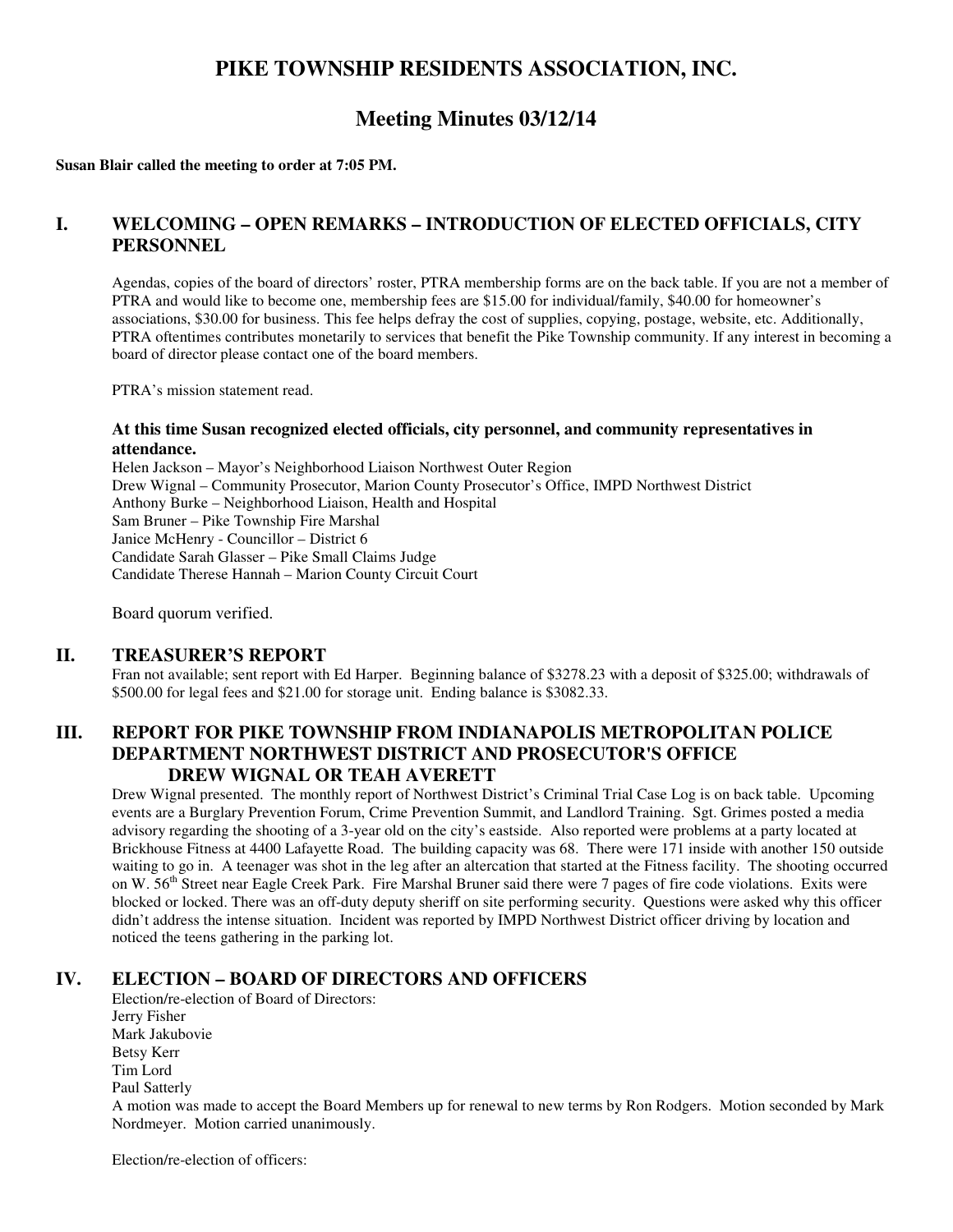Don Bryson VP District 1 Ed Harper VP District 2 Ron Rogers VP District 3 Clint Fultz VP District 4 Mark Jakubovie VP District 5 Jan Marshall VP District 6 Susan Blair President Jerry Fisher Secretary Fran Clarke Treasurer

Motion made to accept the re-election of officers by Nancy Dison; seconded by Mark Nordmeyer. Motion carried unanimously.

Don Bryson to continue as Code Compliance Committee Chairman.

Carol Mullins to continue as Alcohol Permit Chairman.

Paul Satterly resigned as Membership Chairman after 12 years of service. Susan thanked Paul for his dedicated service and for a job well done.

## **V. REPORT FROM MAYOR'S NEIGHBORHOOD LIAISON-NORTHWEST OUTER REGION – HELEN JACKSON**

Comments from the group: International Festival in April. Clint mentioned RebuildIndy 2. Requests for infrastructure improvements should be forwarded to Helen.

Handout on the back table regarding RebuildIndy2.

- April  $12^{th}$  Great Indy Cleanup.<br>April  $17^{th}$  Mayor's Night Out -
- April  $17<sup>th</sup>$  Mayor's Night Out Wayne Township will discuss RebuildIndy2.<br>May  $22<sup>nd</sup>$  Tree planting on Crawfordsville Road.
- Tree planting on Crawfordsville Road.

## **VI. ANNOUNCEMENTS, PLAT REPORTS, AND CORRESPONDENCE (The Woods at Traders Point Plat to be discussed under Preliminary Proposal)**

No correspondence for discussion.

 $6845$  West  $86<sup>th</sup>$  Street – accessory building for cars approved with commitments.

5450 Rockhampton Court – agreed to no outdoor display of cars for sale. Would not agree that all vehicles would be parked indoors.

H.B. 1229 – House Bill proposal would have given fire department merger decisions to the Mayor and City-County Council. Current legislation requires a referendum on mergers. A Senate committee heard the proposal; Susan attended and presented PTRA's position. Currently, PTRA opposes a Pike Fire Department merger. All west side elected officials were opposed to the legislation. Committee voted to deny by a vote of 6 to 4.

#### **VII. ALCOHOL PERMITS**

Renewals: Marsh, Kroger, Rock Bottom. Transfer: 5820 West 56<sup>th</sup> Street Skyfall Lounge – Hearing 3/18.

#### **VIII. LAND USE – NEW PETITION**

- **1) 6659 Hollingsworth Dr. 2014-DV3-003** Rodney and Sheena Stepp request a variance of development standards to provide for a six (6)-ft. tall opaque fence within the 25-ft. front yard setback along Crestwell Dr. (max. 42-in. tall fence permitted within the front yard). Council District 2. Current zoning is D-3. Hearing date is 3/18/14, BZA III. Presenter is Rodney and Sheena Stepp. Chairperson is Clint Fultz, Vice-President, District IV. *– Clint believed Staff could consider this petition. It's a Code Compliance issue. Susan asked if a continuance should be filed in order to notify neighboring property owners. A decision to not request a continuance was made after reviewing an aerial view of the fence. Nancy motioned for a no-position. Clint seconded. Motion carried unanimously.*
- **2) 8100 Georgetown Rd. 2014-DV1-007** Jim Adams requests a variance of development standards to provide for 64,000 sq. feet of outdoor storage of recreational vehicles, boats, campers and other vehicles related to a self-storage facility (max. 18,980 sq. feet of outdoor storage or 25% of the building area permitted). Council District 1. Current zoning is I-2-S. Hearing date is 4/1/14, BZA I. Presenter is Brad Schoeff or Jim Adams. Chairperson is Ed Harper, Vice-President, District II. *– Actually 8040 Georgetown*